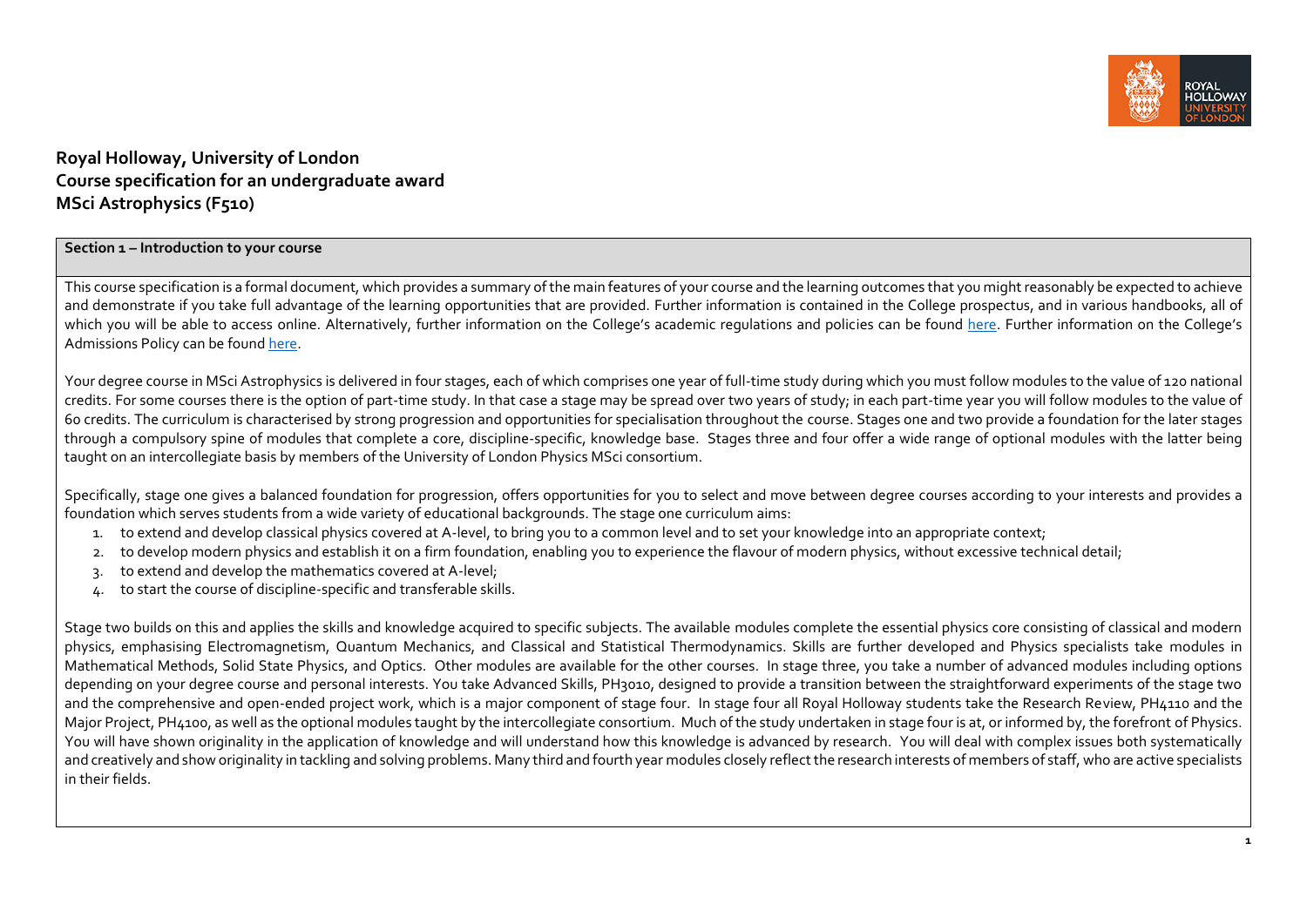

While Royal Holloway keeps all the information made available under review, courses and the availability of individual modules especially optional modules are necessarily subject to change at any time, and you are therefore advised to seek confirmation of any factors which might affect your decision to follow a specific course. In turn, Royal Holloway will inform you as soon as is practicable of any significant changes which might affect your studies.

The following is brief description for some of the most important terminology for understanding the content of this document:

Degree course – May also be referred to as 'degree programme' or simply 'programme'; these terms refer to the qualification you will be awarded upon successful completion of your studies.

*Module*– May also be referred to as 'course unit', this refers to the individual units you will study each year to complete your degree course. Undergraduate degrees at Royal Holloway comprise modules to the value of 120 credits per year. On some degree courses a certain number of optional modules must be passed for a particular degree title.

| Section 2 – Course details                                                                |                                                    |                                                      |                                                                                                                                               |
|-------------------------------------------------------------------------------------------|----------------------------------------------------|------------------------------------------------------|-----------------------------------------------------------------------------------------------------------------------------------------------|
| Date of specification update                                                              | February 2022                                      | Location of study                                    | Egham Campus                                                                                                                                  |
| <b>Course award and title</b>                                                             | <b>MSci Astrophysics</b>                           | Level of study                                       | Undergraduate                                                                                                                                 |
| Course code                                                                               | 1312                                               | <b>UCAS code</b>                                     | F <sub>510</sub>                                                                                                                              |
| Year of entry                                                                             | 2022/23                                            |                                                      |                                                                                                                                               |
| Awarding body                                                                             | Royal Holloway, University of London               |                                                      |                                                                                                                                               |
| Department                                                                                | Physics                                            | Other departments involved in<br>teaching the course | N/A                                                                                                                                           |
| Mode(s) of attendance                                                                     | Full-time or part-time                             | Duration of the course                               | Four years                                                                                                                                    |
| <b>Accrediting Professional,</b><br><b>Statutory or Regulatory Body</b><br>requirement(s) | Students must pass PH4100 Major Project.           |                                                      | Institute of Physics (IOP) - successful completion of this course fully meets the educational requirement for becoming a Chartered Physicist. |
| Link to Coursefinder for further<br>information:                                          | https://www.royalholloway.ac.uk/studying-<br>here/ | For queries on admissions:                           | study@royalholloway.ac.uk.                                                                                                                    |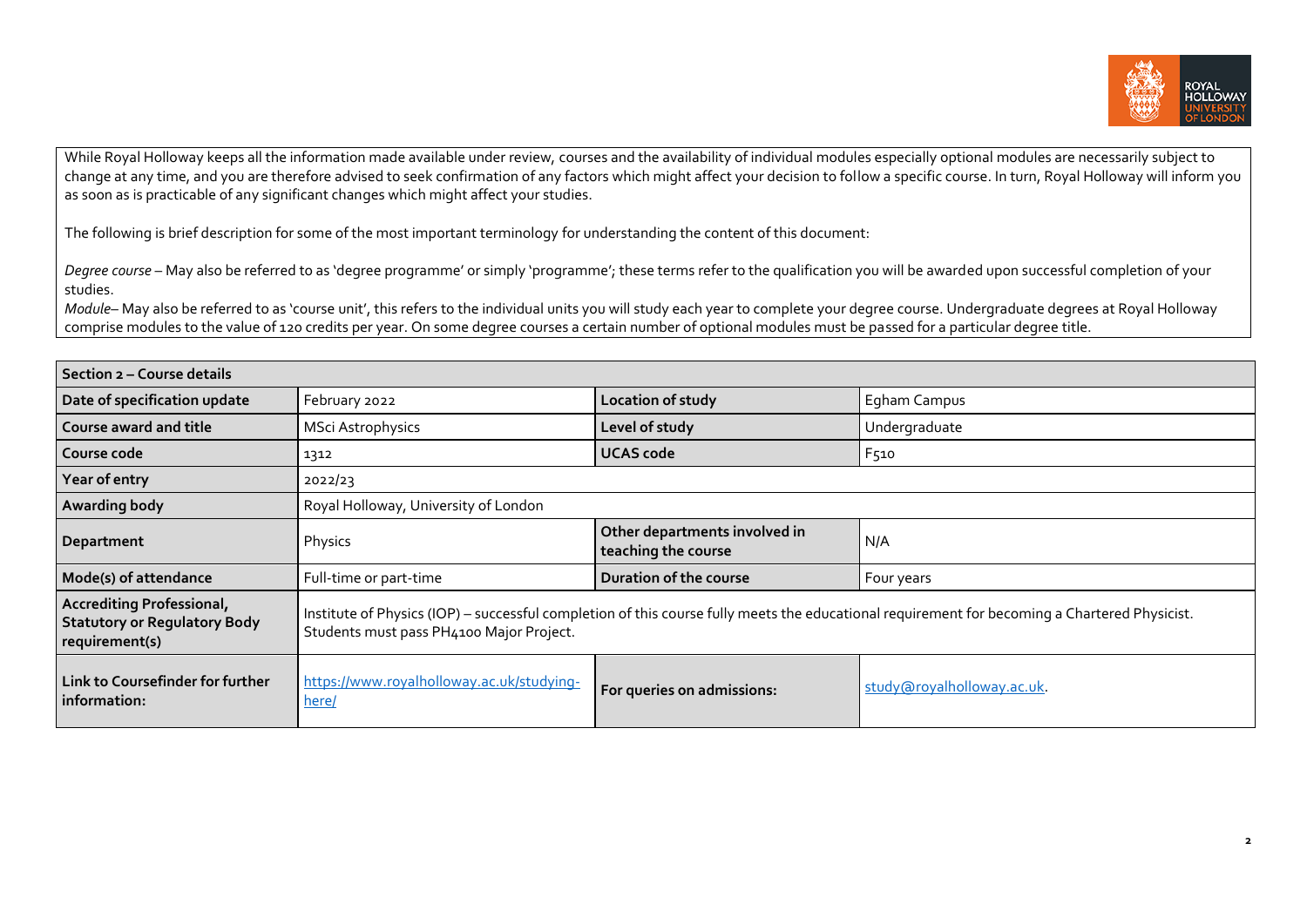

|                |                    | Section 3 - Degree course structure                                                                                 |                   |                         |                    |                           |              |                |                      |                              |
|----------------|--------------------|---------------------------------------------------------------------------------------------------------------------|-------------------|-------------------------|--------------------|---------------------------|--------------|----------------|----------------------|------------------------------|
|                |                    | 3.1 Mandatory module information                                                                                    |                   |                         |                    |                           |              |                |                      |                              |
| Year           | Module<br>code     | The following table summarises the mandatory modules which students must take in each year of study<br>Module title | Contact<br>hours* | Self-<br>study<br>hours | Written<br>exams** | Practical<br>assessment** | Coursework** | <b>Credits</b> | <b>FHEQ</b><br>level | Module status<br>(see below) |
| $\mathbf{1}$   | PH1110             | Mathematics for Scientists 1                                                                                        | 46                | 104                     | 60%                | o                         | 40%          | 15             | $\overline{4}$       | <b>MNC</b>                   |
| $\mathbf{1}$   | PH1120             | Mathematics for Scientists 2                                                                                        | 46                | 104                     | 70%                | o                         | 30%          | 15             | $\overline{4}$       | <b>MNC</b>                   |
| $\mathbf 1$    | PH1140             | Scientific Skills 1                                                                                                 | 71                | 79                      | $\circ$            | o                         | 100%         | 15             | $\overline{4}$       | MC                           |
| $\mathbf{1}$   | PH1150             | Scientific Skills 2                                                                                                 | 72                | 78                      | $\mathsf{o}\,$     | $\mathsf{o}\,$            | 100%         | 15             | $\overline{4}$       | MC                           |
| $\mathbf{1}$   | PH <sub>1320</sub> | <b>Classical Mechanics</b>                                                                                          | 40                | 110                     | 60%                | o                         | 40%          | 15             | $\overline{4}$       | MC                           |
| $\mathbf 1$    | PH1420             | Fields and Waves                                                                                                    | 40                | 110                     | 70%                | $\mathsf{o}$              | 30%          | 15             | $\overline{4}$       | MC                           |
| $\mathbf{1}$   | PH <sub>1620</sub> | <b>Classical Matter</b>                                                                                             | 40                | 110                     | 60%                | o                         | 40%          | 15             | $\overline{4}$       | <b>MC</b>                    |
| $\mathbf{1}$   | PH1920             | Physics of the Universe                                                                                             | 40                | 110                     | 70%                | o                         | 30%          | 15             | $\overline{4}$       | MC                           |
| $\overline{2}$ | PH <sub>2130</sub> | <b>Mathematical Methods</b>                                                                                         | 38                | 112                     | 60%                | o                         | 40%          | 15             | 5                    | <b>MNC</b>                   |
| $\overline{2}$ | PH <sub>2150</sub> | <b>Scientific Computing Skills</b>                                                                                  | 82                | 68                      | $\mathsf{o}\,$     | o                         | 100%         | 15             | 5                    | MC                           |
| $\overline{2}$ | PH <sub>2210</sub> | <b>Quantum Mechanics</b>                                                                                            | 38                | 112                     | 60%                | $\mathsf{o}$              | 40%          | 15             | 5                    | <b>MNC</b>                   |
| $\overline{2}$ | PH <sub>2260</sub> | Scientific Skills for Astrophysics                                                                                  | 33                | 117                     | $\circ$            | 15%                       | 85%          | 15             | 5                    | MC                           |
| $\overline{2}$ | PH <sub>2310</sub> | Optics                                                                                                              | 38                | 112                     | 70%                | o                         | 30%          | 15             | 5                    | MC                           |
| $\overline{2}$ | PH <sub>2420</sub> | Electromagnetism                                                                                                    | 38                | 112                     | 70%                | $\circ$                   | 30%          | 15             | 5                    | MC                           |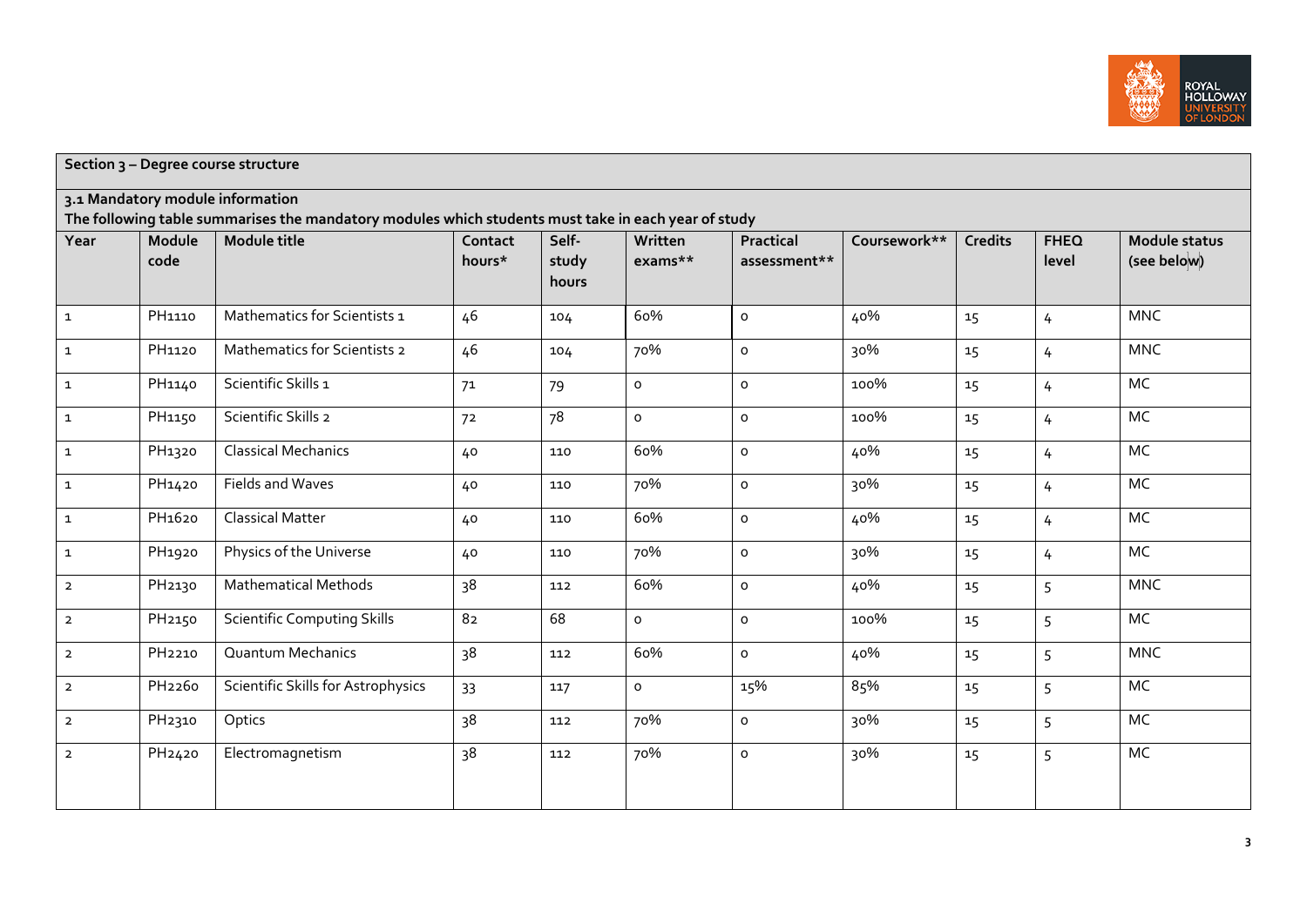

| $\overline{2}$ | PH <sub>2610</sub> | <b>Classical and Statistical</b><br>Thermodynamics | 38  | 112 | 70%            | 0   | 30% | 15 | 5 | MC         |
|----------------|--------------------|----------------------------------------------------|-----|-----|----------------|-----|-----|----|---|------------|
| $\overline{2}$ | PH <sub>2710</sub> | The Solid State                                    | 38  | 112 | 70%            | 0   | 30% |    |   |            |
|                | PH3910             | <b>General Relativity and Cosmology</b>            | 35  | 115 | 70%            | 0   | 30% | 15 | 6 | МC         |
|                | PH <sub>3010</sub> | <b>Advanced Skills</b>                             | 56  | 94  | $\mathsf{o}\,$ | 15% | 85% | 15 | 6 | MC         |
|                | PH3210             | Quantum Theory                                     | 35  | 115 | 70%            | o   | 30% | 15 | 6 | MC         |
| 3              | PH3520             | Particle Physics                                   | 35  | 115 | 70%            | o   | 30% | 15 | 6 | МC         |
|                | PH <sub>3900</sub> | Astronomy                                          | 35  | 115 | 70%            | 0   | 30% | 15 | 6 | МC         |
|                | PH3920             | <b>Stellar Astrophysics</b>                        | 35  | 115 | 70%            | o   | 30% | 15 | 6 | MC         |
| 3              | PH3930             | Particle Astrophysics                              | 35  | 115 | 70%            | o   | 30% | 15 | 6 | MC         |
| 4              | PH <sub>4100</sub> | Major Project                                      | 202 | 98  | $\circ$        | 20% | 80% | 30 |   | <b>MNC</b> |
|                | PH <sub>4110</sub> | Research Review                                    | 13  | 137 | $\circ$        | 20% | 80% | 15 |   | MC         |

This table sets out the most important information for the mandatory modules on your degree course. These modules are central to achieving your learning outcomes, so they are compulsory, and all students on your degree course will be required to take them. You will be automatically registered for these modules each year. Mandatory modules fall into two categories; 'condonable' or 'non-condonable'.

In the case of mandatory 'non-condonable' (MNC) modules, you must pass the module before you can proceed to the next year of your course, or to successfully graduate with a particular degree title. In the case of mandatory 'condonable' (MC) modules, these must be taken but you can still progress or graduate even if you do not pass them. Please note that although Royal Holloway will keep changes to a minimum, changes to your degree course may be made where reasonable and necessary due to unexpected events. For example; where requirements of relevant Professional, Statutory or Requlatory Bodies have changed and course requirements must change accordingly, or where changes are deemed necessary on the basis of student feedback and/or the advice of external advisors, to enhance academic provision.

\*Contact hours come in various different forms, and may take the form of time spent with a member of staff in a lecture or seminar with other students. Contact hours may also be laboratory or, studio-based sessions, project supervision with a member of staff, or discussion through a virtual learning environment (VLE). These contact hours may be with a lecturer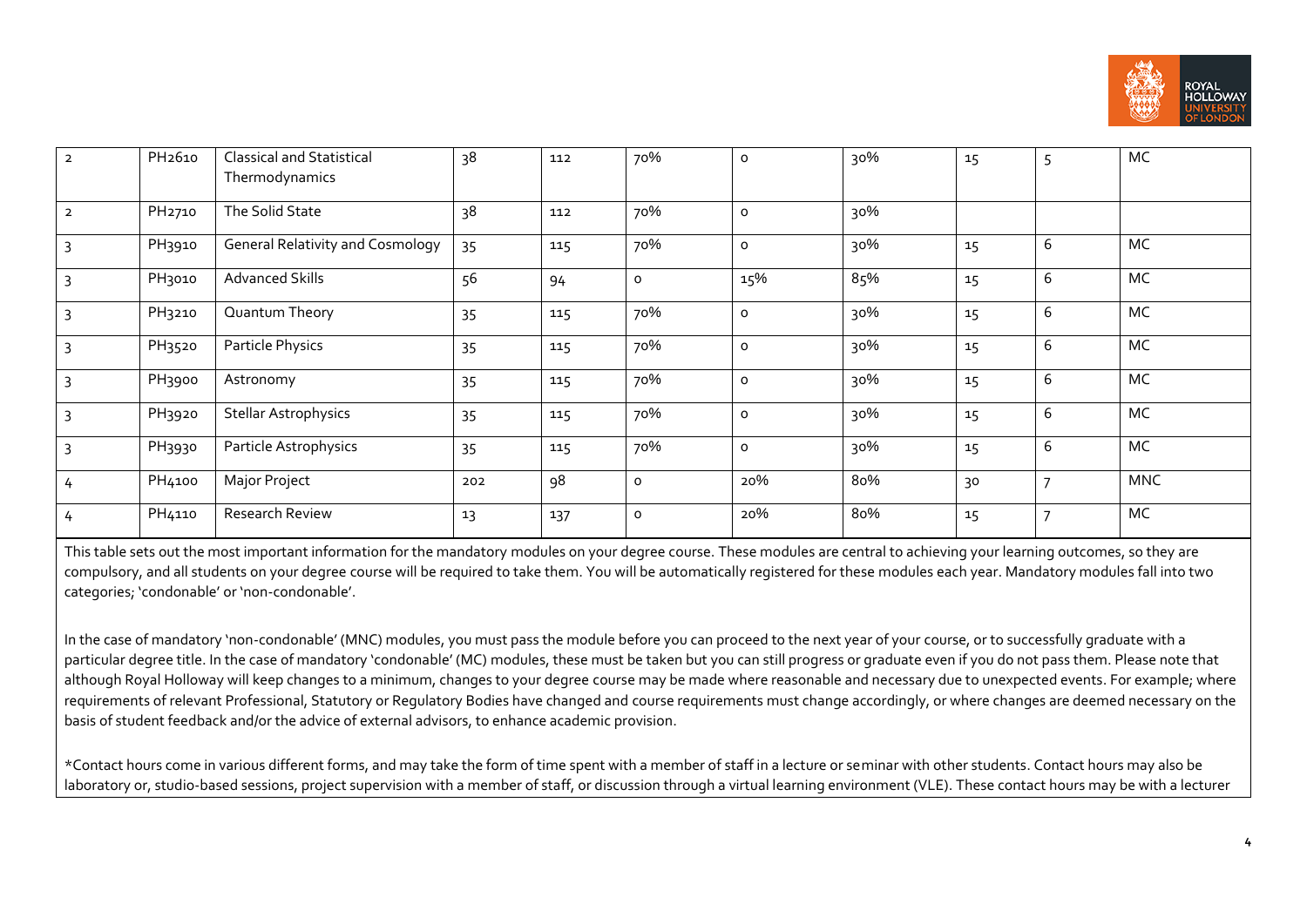

or teaching assistant, but they may also be with a technician, or specialist support staff. It is intended that these contact hours will be face-to-face as far as possible, but in certain unavoidable situations, these make take place virtually.

\*\*The way in which each module on your degree course is assessed will also vary, however, the assessments listed above are all 'summative', which means you will receive a mark for it which will count towards your overall mark for the module, and potentially your degree classification, depending on your year of study. On successful completion of the module you will gain the credits listed. 'Coursework' might typically include a written assignment, like an essay. Coursework might also include a report, dissertation or portfolio. 'Practical assessments' might include an oral assessment or presentation, or a demonstration of practical skills required for the particular module.

**3.2 Optional modules**

In addition to mandatory modules, there will be a number of optional modules available during the course of your degree. The following table lists a selection of optional modules that are likely to be available. However, not all may be available every year. Although Royal Holloway will keep changes to a minimum, new options may be offered or existing ones may be withdrawn. For example; where reasonable and necessary due to unexpected events, where requirements of relevant Professional, Statutory or Requlatory Bodies (PSRBs) have changed and course requirements must change accordingly, or where changes are deemed necessary on the basis of student feedback and/or the advice of External Advisors, to enhance academic provision.There may be additional requirements around option selection, so it is important that this specification is read alongside your department's Student Handbook, which you can access via thei[r webpage.](https://www.royalholloway.ac.uk/research-and-teaching/departments-and-schools/physics/) 

| Year <sub>1</sub> | Year <sub>2</sub> | Year <sub>3</sub>                                    | Year 4                                             |
|-------------------|-------------------|------------------------------------------------------|----------------------------------------------------|
| None              | None              | PH3040 Energy and Climate Science                    | PH4130 Advanced Classical Physics                  |
|                   |                   | PH3130 Advanced Classical Physics                    | PH4150 Further Mathematical Methods                |
|                   |                   | PH3150 Further Mathematical Methods                  | PH4205X Lie Groups and Lie Algebras                |
|                   |                   | PH3160 Non-Linear Dynamical Systems: Routes to Chaos | PH4211 Statistical Mechanics                       |
|                   |                   | PH3510 Atomic Physics                                | PH4215X Phase Transitions                          |
|                   |                   | PH3530 Particle Detectors and Accelerators           | PH4226X Advanced Quantum Theory                    |
|                   |                   | PH3730 Superconductivity and Magnetism               | PH4242X Relativistic Waves & Quantum Fields        |
|                   |                   | CS3920 Machine Learning                              | PH4245X Advanced Quantum Field Theory              |
|                   |                   | GL3510 Planetary Geology and Geophysics              | PH4246X Functional Methods in Quantum Field Theory |
|                   |                   | PH3710 Metals and Semiconductors                     | PH4319X Formation & Evolution of Stellar Clusters  |
|                   |                   |                                                      | PH4336X Advanced Physical Cosmology                |
|                   |                   |                                                      | PH4421X Atom and Photon Physics                    |
|                   |                   |                                                      | PH4425X Advanced Photonics                         |
|                   |                   |                                                      | PH4427X Quantum Computation & Communication        |
|                   |                   |                                                      | PH4431X Molecular Physics                          |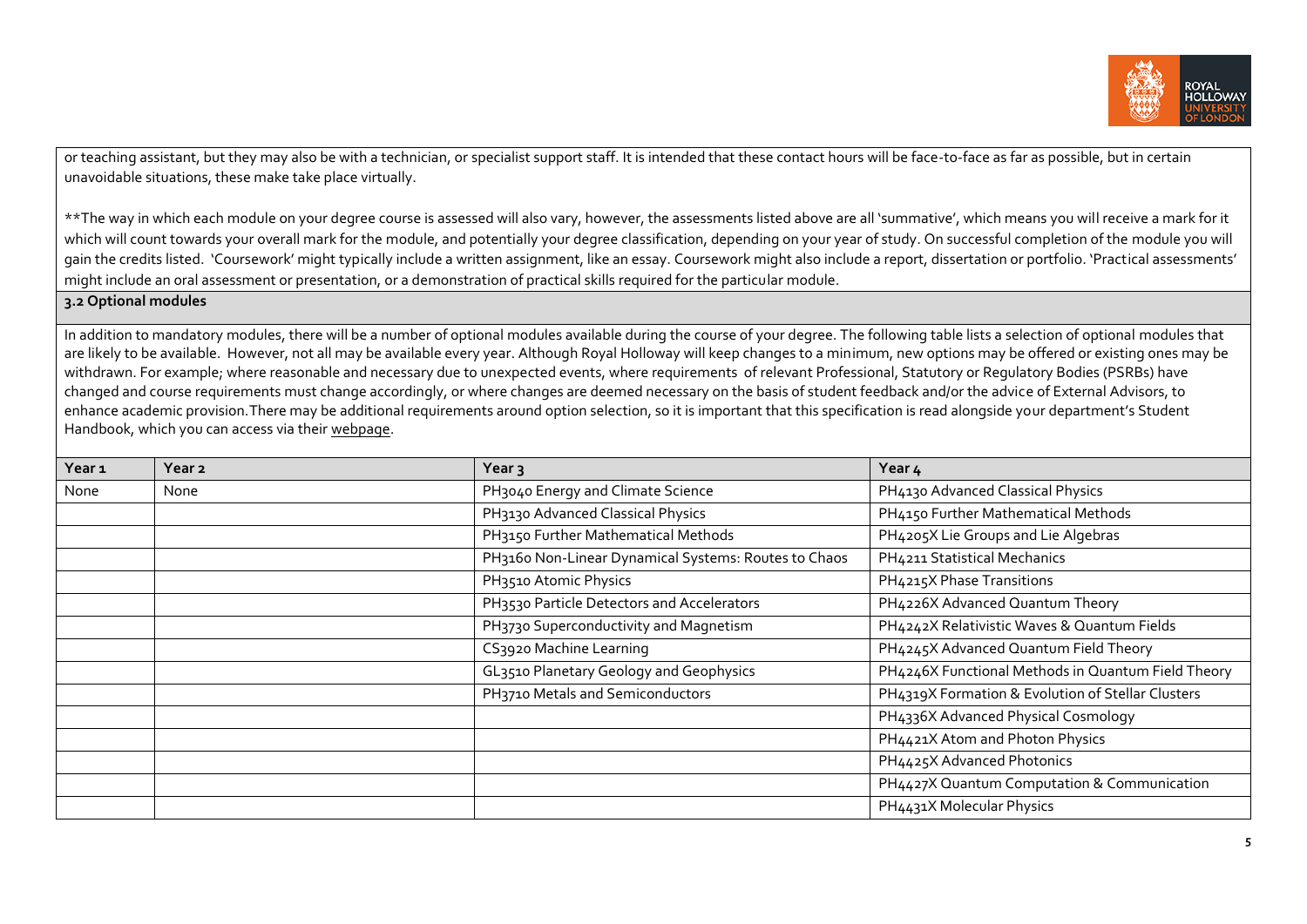

|  | PH4442X Particle Physics                          |
|--|---------------------------------------------------|
|  | PH4450 Particle Accelerator Physics               |
|  | PH4472X Order & Excitations in Condensed Matter   |
|  | PH4473X Theoretical Treatments of Nano-systems    |
|  | PH4475 Nano-Electronics and Quantum Technology    |
|  | PH4476X Electronic Structure Methods              |
|  | PH4501X Standard Model Physics and Beyond         |
|  | PH4515 Statistical Data Analysis                  |
|  | PH4534X String Theory and Branes                  |
|  | PH4541X Supersymmetry                             |
|  | PH4600X Stellar Structure and Evolution           |
|  | PH4601X Cosmology                                 |
|  | PH4602X Relativity and Gravitation                |
|  | PH4604X General Relativity and Cosmology          |
|  | PH4605X Astroparticle Cosmology                   |
|  | PH4616X Electromagnetic Radiation in Astrophysics |
|  | PH4630X Planetary Atmospheres                     |
|  | PH4640X Solar Physics                             |
|  | PH4650X Solar System                              |
|  | PH466oX The Galaxy                                |
|  | PH4670X Astrophysical Plasmas                     |
|  | PH468oX Space Plasma & Magnetospheric Physics     |
|  | PH4690X Extrasolar Planets & Astrophysical Discs  |
|  | PH4702X Environmental Remote Sensing              |
|  | PH4800X Molecular Biophysics                      |
|  | PH4810X Theory of Complex Networks                |
|  | PH4820X Equilibrium Analysis of Complex Systems   |
|  | PH4830X Dynamical Analysis of Complex Systems     |
|  | PH4840X Mathematical Biology                      |
|  | PH4850X Elements of Statistical Learning          |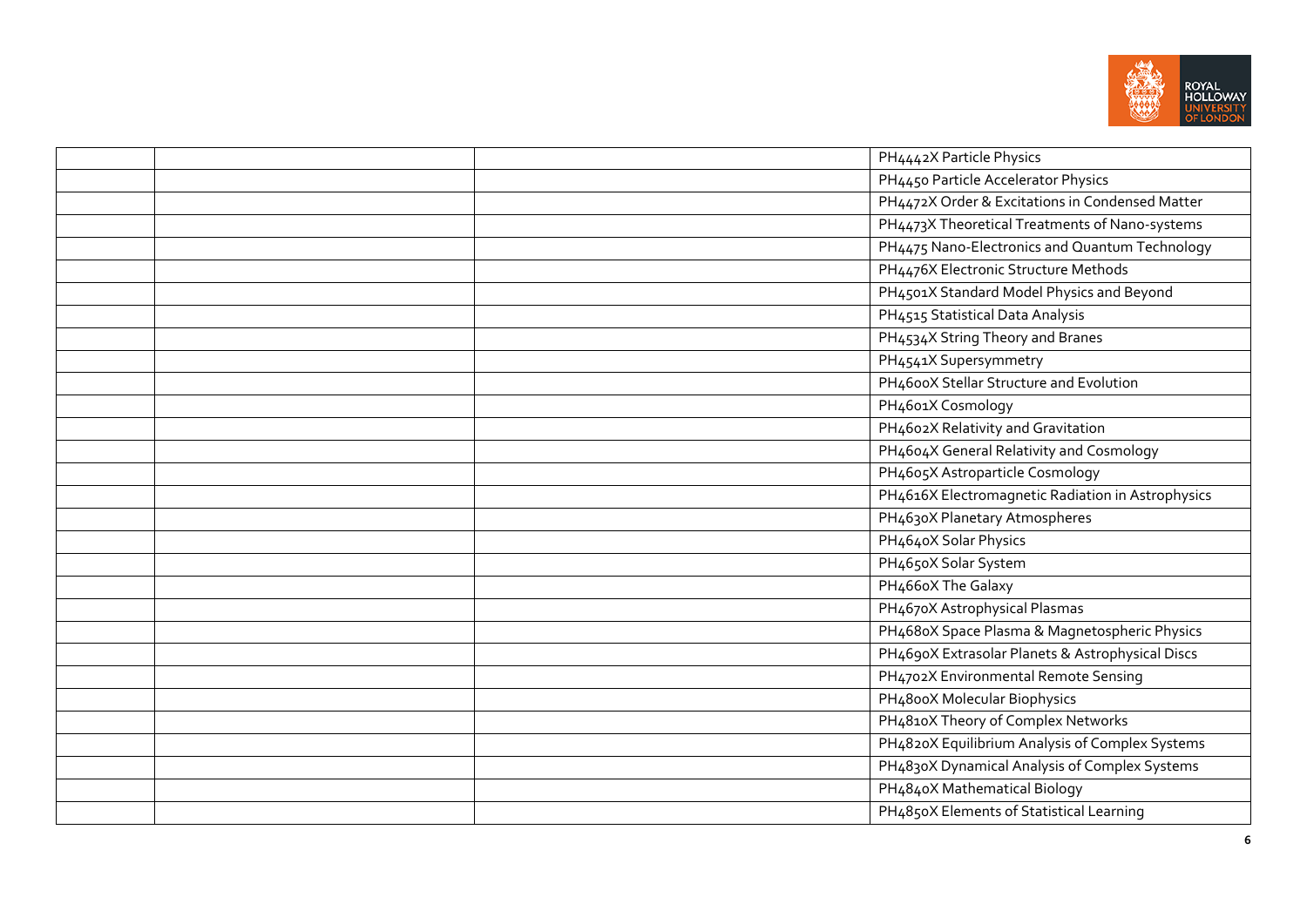

#### **3.3 Optional module requirements**

In Stage 3, you must choose one 15 credit module from the options offered under Year 3. You may not take more than 30 credits of PH2xxx (FHEQ Level 5) modules across Stage 3. Options taken in the second year may not be taken again in the third year. In Stage four, you must choose five 15 credit modules from the options offered under Year 4 (FHEQ Level 7). When choosing optional modules you must be sure to satisfy any prerequisites.

**Section 4 - Progressing through each year of your degree course**

For further information on the progression and award requirements for your degree, please refer to Royal Holloway's [Academic Regulations.](https://www.royalholloway.ac.uk/students/study/our-college-regulations/attendance-and-academic-regulations.aspx)

All first year undergraduate students are required to take and pass the non-credit bearing Moodle-based Academic Integrity module SS1001 in order to progress into the second year of study (unless their course includes the alternative mandatory SS1000 module). The pass mark for the module assessment is stated in the on-line Academic Integrity Moodle module. Students may attempt the assessment as often as they wish with no penalties or capping. Students who meet the requirements for progression as stipulated in the College's [Undergraduate Regulations](https://eur03.safelinks.protection.outlook.com/?url=http%3A%2F%2Fwww.rhul.ac.uk%2Fforstudents%2Fstudying%2Facademicregulations%2Fhome.aspx&data=04%7C01%7CLee.Sheriston%40rhul.ac.uk%7Ccdef6ae6e5f24daf198f08da0c098fd9%7C2efd699a19224e69b601108008d28a2e%7C0%7C0%7C637835532442934224%7CUnknown%7CTWFpbGZsb3d8eyJWIjoiMC4wLjAwMDAiLCJQIjoiV2luMzIiLCJBTiI6Ik1haWwiLCJXVCI6Mn0%3D%7C3000&sdata=817sPHzroi3F75jvI2HUywhf8l9oJbiJFbdy0xek42E%3D&reserved=0) (Section: Conditions for progression to the next stage) but fail to pass the Moodle-based Academic Integrity module will not be permitted to progress into their second year of academic study at the College.

If after Stage 3 you fail to progress onto Stage 4 and also fail to graduate with a BSc degree but pass PH3010 you are exempt from taking the Experimental or Theoretical Project (PH3110) when you resit or retake Stage 3. (This would be with the aim of graduating with a BSc.)

Part-time study - a stage may be spread over two years of study; in each part-time year you will follow modules to the value of 60 credits as outlined below -

#### **Stage 1a**

PH1110 Mathematics for Scientists 1 (MNC) PH1120 Mathematics for Scientists 2 (MNC) PH1320 Classical Mechanics PH1420 Fields and Waves

#### **Stage 1b**

PH<sub>1140</sub> Scientific Skills 1 PH<sub>1150</sub> Scientific Skills 2 PH 1920 Physics of the Universe PH1620 Classical Matter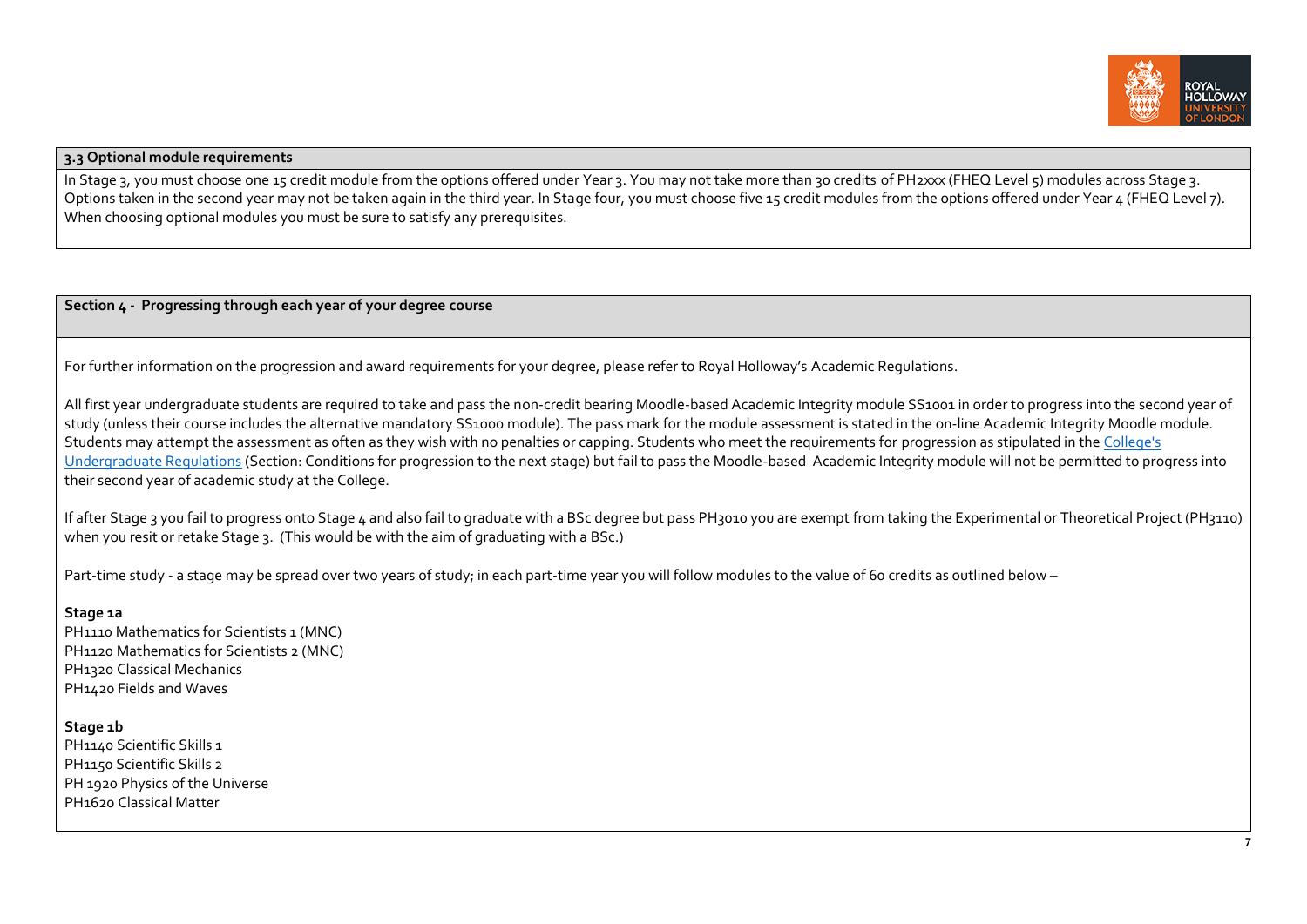

#### **Stage 2a**

PH2130 Mathematical Methods (MNC) PH2210 Quantum Mechanics PH2310 Optics PH2610 Classical and Statistical Thermodynamics

### **Stage 2b**

PH2150 Scientific Computing Skills PH2710 The Solid State PH2420 Electromagnetism PH2260 Scientific Skills for Astrophysics

### **Stage 3 a & b**

PH3010 Advanced Skills PH3210 Quantum Theory PH3520 Particle Physics PH<sub>3900</sub> Astrophysics PH3910 General Relativity and Cosmology PH3920 Stellar Astrophysics PH3930 Particle Astrophysics

You will also choose one optional 15 credit module from the list of Stage 3 electives offered by the department. In choosing options you may take no more than a total of 30 credits of PH2xxx (FHEQ level 5) modules in the third year. When choosing option modules you must be sure to satisfy any prerequisites.

## **Stage 4 a & b**

PH4100 Major Project

PH4110 Research Review

You will also choose five optional 15 credit modules from the list of Stage 4 (Level 7) electives offered by the department When choosing option modules you must be sure to satisfy any prerequisites.

In Stages 3 and 4 you may choose, with advice, the order in which you take the modules in the relevant stage. This is largely a matter of personal choice, although a balance of modules between the first and second terms must be ensured. The topic of the Major Project PH4100 will be related to the specific degree course.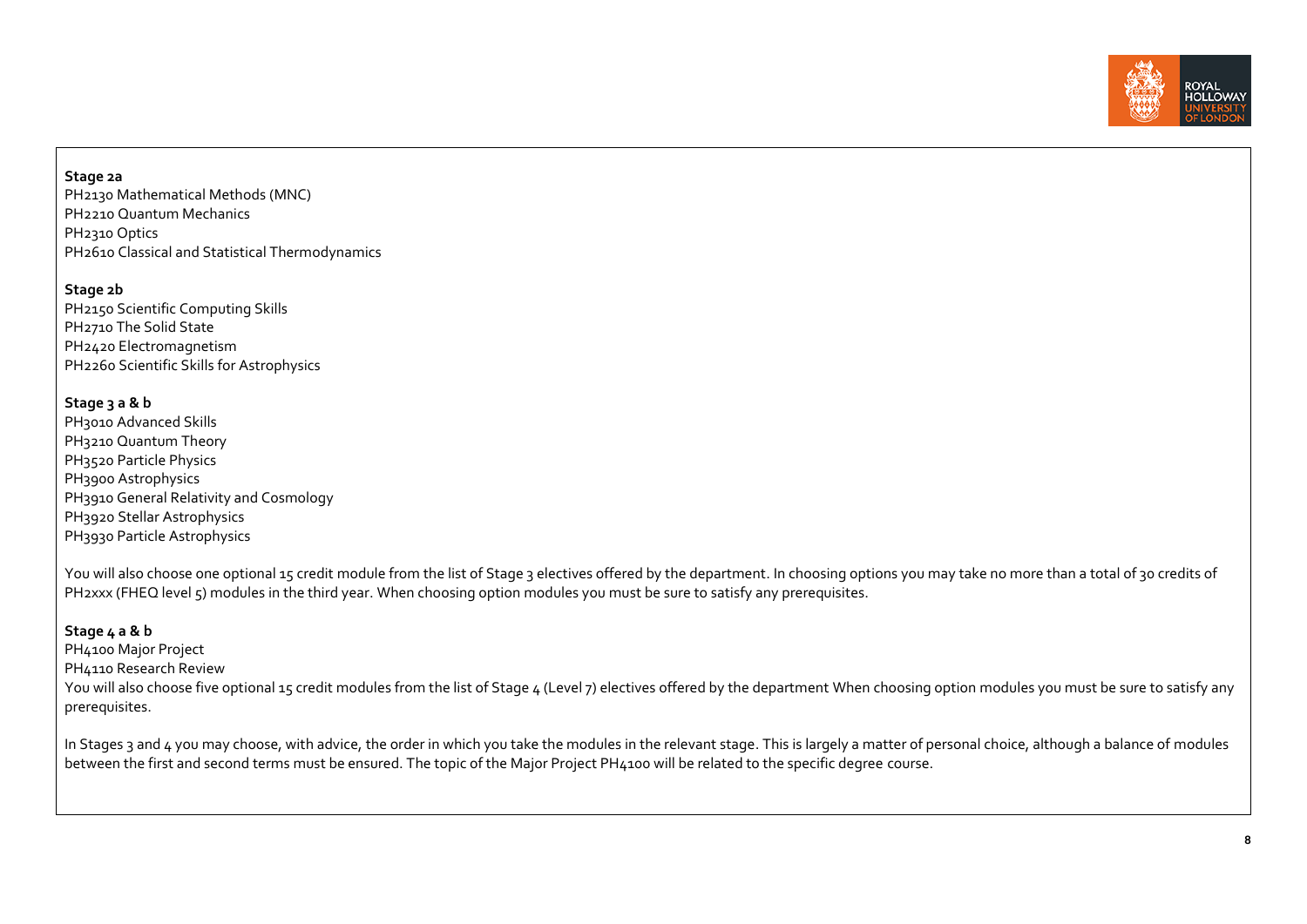

### **Section 5 – Educational aims of the course**

The aims of this course are:

- to impart an advanced knowledge of the fundamental elements of Physics and a critical awareness of current problems in the discipline;
- to develop a high level of competence in the use of appropriate techniques in physics and mathematics;
- to develop the skills and knowledge required for experimentation and/or theoretical modelling at postgraduate level;
- to promote oral and written communication skills to a professional level;
- to teach the effective use of information technology and computing facilities for the treatment and presentation of complex experimental data;
- to provide a critical awareness of safety procedures and environmental issues;
- to develop critical problem solving abilities to a professional level;
- to provide a strong foundation for postgraduate research in the physical sciences, for advanced entry into a wide range of both scientific and non-vocational careers, and for continuing professional development.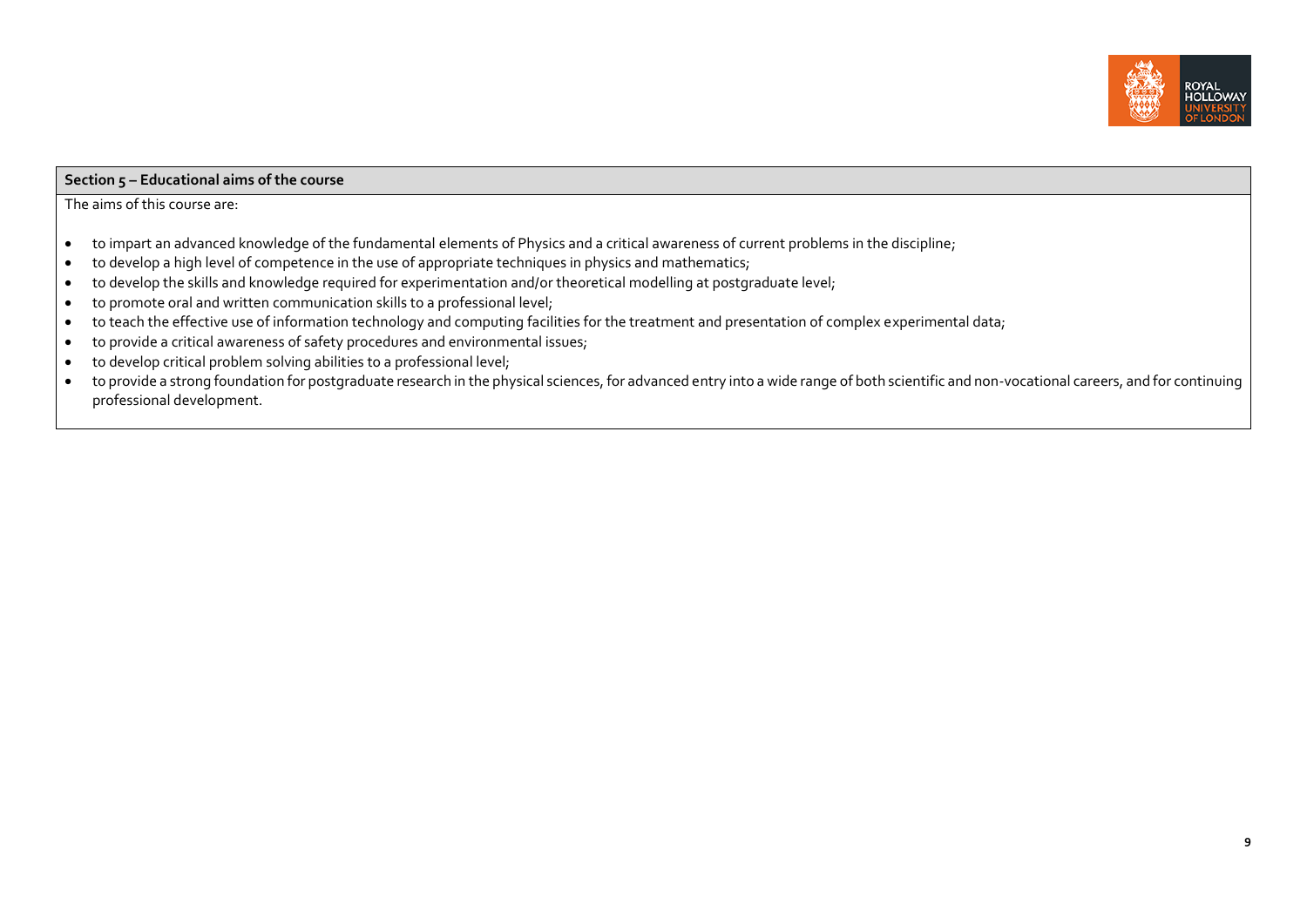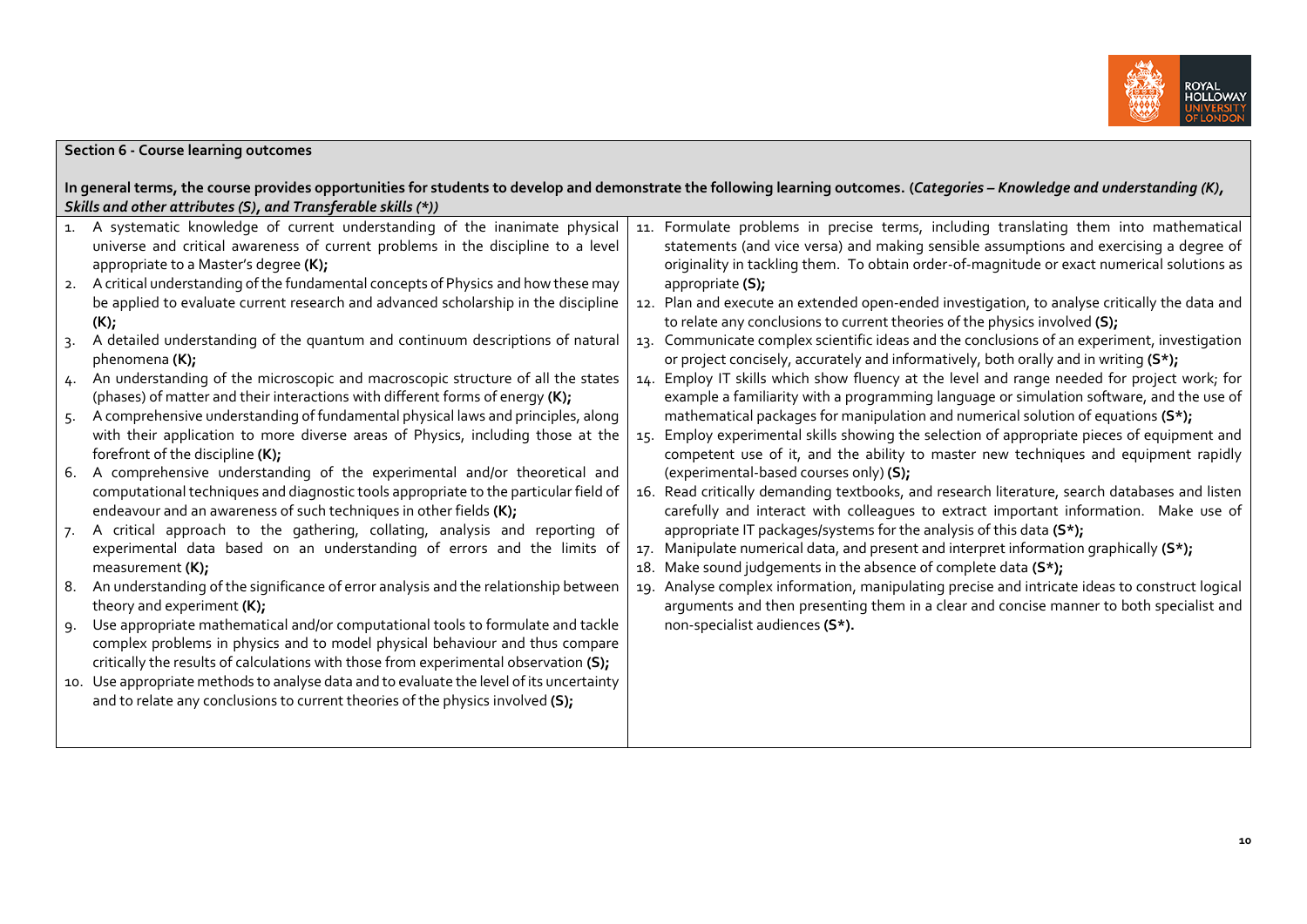

#### **Section 7 - Teaching, learning and assessment**

Teaching is mostly by means of lectures, seminars, laboratory practical classes and problem-solving sessions; the latter generally providing a forum for you, with the support of your instructors, to work through problem sets and applications in a smaller and more interactive setting. Learning is through participation in lectures and seminars, designated reading, completion of problem sets and guided independent study and research. All students are expected to meet basic standards in information technology, for which training is provided by the College Computer Centre. Assessment of knowledge and understanding is mainly by formal, unseen written examination; coursework exercises, laboratory reports, oral and poster presentations and a Project dissertation are also assessed. A detailed mapping of the ways in which particular modules achieve the courses' learning outcomes may be found in the Department of Physics Student Handbook and the Physics MSci Student Handbook.

#### **Section 8 – Additional costs**

£55

**These estimated costs relate to studying this particular degree course at Royal Holloway. General costs such as accommodation, food, books and other learning materials and printing etc., have not been included, but further information is available on our website.**

| Section 9 – Indicators of quality and standards                                                                                                                                          |       |  |  |  |
|------------------------------------------------------------------------------------------------------------------------------------------------------------------------------------------|-------|--|--|--|
| <b>QAA Framework for Higher Education Qualifications (FHEQ) Level</b>                                                                                                                    | $4-7$ |  |  |  |
| Your course is designed in accordance with the FHEQ to ensure your qualification is awarded on the basis of nationally established standards of achievement, for both outcomes and       |       |  |  |  |
| attainment. The qualification descriptors within the FHEQ set out the generic outcomes and attributes expected for the award of individual qualifications. The qualification descriptors |       |  |  |  |
| contained in the FHEQ exemplify the outcomes and attributes expected of learning that results in the award of higher education qualifications. These outcomes represent the integration  |       |  |  |  |
| of various learning experiences resulting from designated and coherent courses of study.                                                                                                 |       |  |  |  |

| QAA Subject benchmark statement(s) | tp://www.gaa.ac.uk/guality-code/subject-benchmark-statements |
|------------------------------------|--------------------------------------------------------------|

Subject benchmark statements provide a means for the academic community to describe the nature and characteristics of courses in a specific subject or subject area. They also represent general expectations about standards for the award of qualifications at a given level in terms of the attributes and capabilities that those possessing qualifications should have demonstrated.